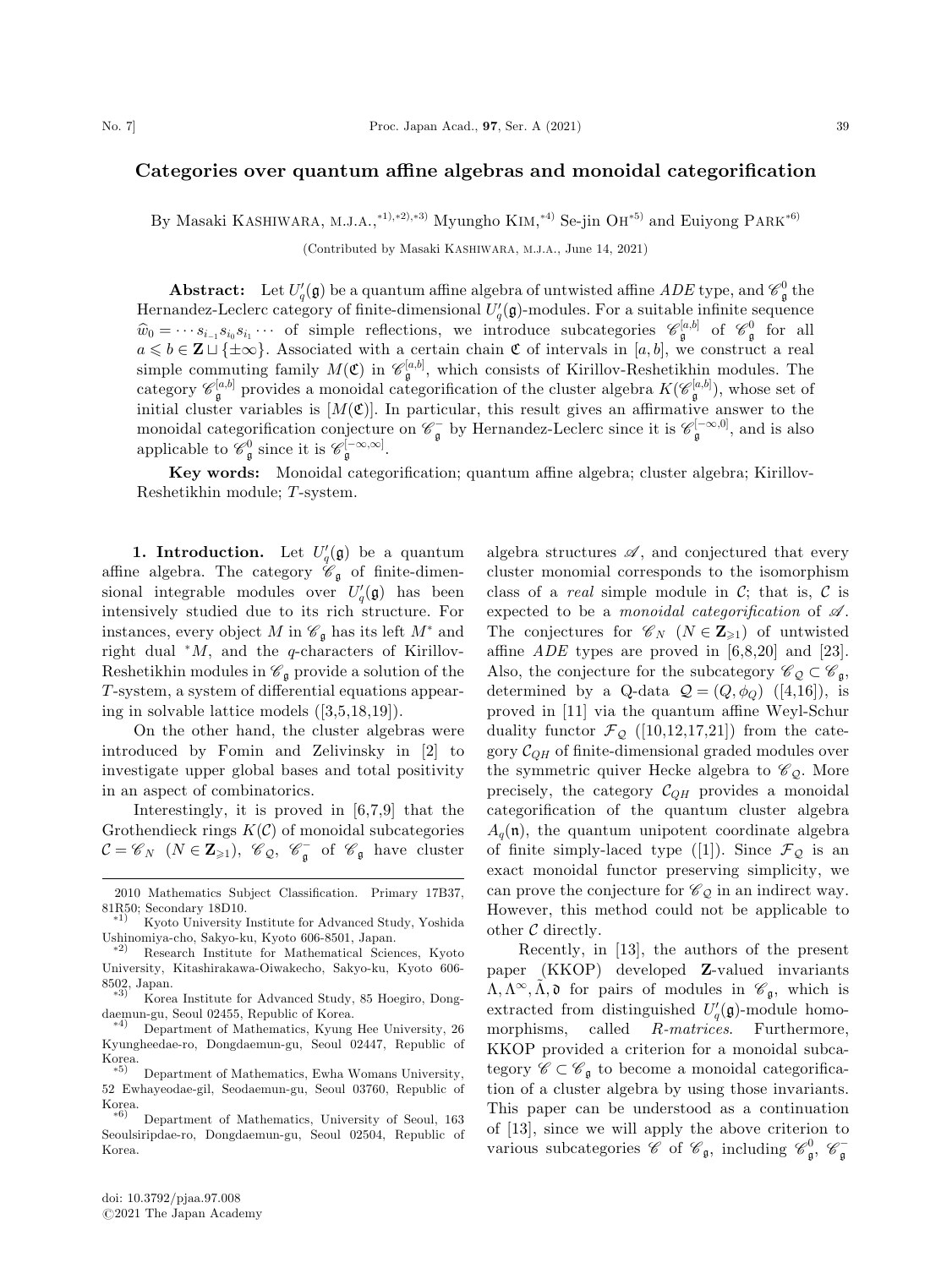and  $\mathscr{C}_N$ . We also give their initial monoidal seeds in a uniform manner.

Let  $\mathfrak{g}_0$  be a finite-dimensional simple Lie algebra of  $ADE$  type with a Cartan matrix  $A =$  $(a_{ij})_{i,j\in I_0}$ , W the Weyl group generated by simple reflections  $s_i$   $(i \in I_0)$ ,  $\mathfrak g$  the untwisted affine Kac-Moody algebra associated with  $\mathfrak{g}_0$ , and  $U_q'(\mathfrak{g})$  the quantum affine algebra associated with g. In [6], Hernandez-Leclerc defined the full subcategory  $\mathscr{C}^0_{\mathfrak{g}}$ of  $\mathscr{C}_{\mathfrak{g}}$ . Since every simple modules in  $\mathscr{C}_{\mathfrak{g}}$  is a tensor product of suitable parameter shifts of simple modules in  $\mathcal{C}_{\mathfrak{g}}^0$ , it is enough to consider subcategories of  $\mathscr{C}^0_{\mathfrak{g}}$ .

By extending a reduced expression  $s_{i_1} s_{i_2} \cdots s_{i_\ell}$ of the longest element  $w_0$  of the Weyl group W, we obtain an infinite sequence

$$
(1.1) \t\t \hat{w}_0 = \cdots s_{i-2} s_{i-1} s_{i_0} s_{i_1} s_{i_2} \cdots
$$

of simple reflections satisfying properties (a) and (b) in Section 2, and then we define fundamental modules  $V[k]^{w_0}$   $(k \in \mathbf{Z})$ . For each *interval*  $[a, b] =$  ${k \in \mathbf{Z} \mid a \leq k \leq b}$  with  $a \leq b \in \mathbf{Z} \sqcup \{\pm \infty\}$ , we define the subcategory  $\mathscr{C}_{\mathfrak{g}}^{[a,b]}$  of  $\mathscr{C}_{\mathfrak{g}}^0$  which is the smallest full monoidal subcategory containing  $V[k]^{w_0}$  for all  $k \in [a, b]$ . Then  $\mathscr{C}_{\mathfrak{g}}^0$  is nothing but  $\mathscr{C}_{\mathfrak{g}}^{[-\infty,+\infty]}$  and the subcategory  $\mathscr{C}_{\mathfrak{g}}^{-}$  introduced by Hernandez-Leclerc ([9]) can be identified with  $\mathscr{C}_{\mathfrak{g}}^{[-\infty,0]}$  (Remark 2.3).

We say that an interval  $[a, b]$  is an *i-box* if  $i_a = i_b$ . For each *i*-box [a, b], we define a simple module  $M[a, b]$ , which can be understood as a quantum affine analogue of the determinantial module (see Remark 3.2). In Theorem 3.1, we show that  $M[a, b]$  is a Kirillov-Reshetikhin module and give a sufficient condition for the simplicity of the tensor product  $M[a, b] \otimes M[a', b']$  for *i*-boxes  $[a, b]$ and  $[a', b']$ . Then we define the notion of an admissible chain  $\mathfrak{C} = \{ [a_k, b_k] \subset [a, b] \mid 1 \leq k \leq b - \}$  $a+1, i_{a_k} = i_{b_k}$  of i-boxes for an interval [a, b] satisfying certain properties (Definition 3.3). For each admissible chain  $\mathfrak{C}$ , the family of Kirillov-Reshetikhin modules  $M(\mathfrak{C}) = \{M[a_k, b_k]\}_{1 \leq k \leq b-a+1}$ in  $\mathscr{C}_{\mathfrak{g}}^{[a,b]}$  forms a commuting family of real simple modules (Theorem 3.4).

The next step is to show that  $K(\mathscr{C}_{\mathfrak{g}}^{[a,b]})$  has a cluster algebra structure,  $\mathscr{C}_{\mathbf{a},\mathbf{\mathfrak{g}}}^{[a,b]}$  provides a monoidal categorification of  $K(\mathscr{C}_{\mathfrak{g}}^{[a,b]})$ , and any admissible chain  $\mathfrak C$  gives a monoidal seed  $M(\mathfrak C)$  (Theorem 4.3). Based on the criterion in [13], we shall prove this by showing the assertion for a special chain  $\mathfrak{C}$ , and then by extending it to a general C. Namely, we proceed by proving

- (i) the existence of a  $\Lambda$ -admissible monoidal seed  $\mathscr S$  of  $K(\mathscr C^{[a,b]}_{\mathfrak g})$  whose set of initial cluster variable modules is  $M(\mathfrak{C})$  for some admissible chain C,
- (ii) the existence of sequences of mutations among the  $M(\mathfrak{C})$ 's only employing T-systems,

which implies that any admissible chain  $\mathfrak C$  gives a  $\Lambda$ -admissible monoidal seed for all  $\mathscr{C}_{\mathfrak{g}}^{[a,b]}$ . In particular, we prove that  $\mathscr C$  is a monoidal categorification of the cluster algebra  $K(\mathscr{C})$  for  $\mathscr{C} = \mathscr{C}_{\mathfrak{g}}^0$  and  $\mathscr{C} = \mathscr{C}_{\mathfrak{g}}^{\mathfrak{-}}$ . Note that we need in step (i) above the existence of the cluster algebra structure on  $K(\mathscr{C}_{\mathfrak{g}}^-)$ proved in [9].

This paper is an announcement whose details will appear elsewhere.

2. Subcategories. We take the algebraic closure **k** of  $\mathbf{C}(q)$  inside  $\bigcup_{m>0} \mathbf{C}((q^{1/m}))$  as the base field for  $U_q(\mathfrak{g})$ . Recall that  $\mathscr{C}_{\mathfrak{g}}$  is the category of finite-dimensional integrable modules over  $U_q(\mathfrak{g})$ . There is a family  $\{V(\varpi_i)_c \mid i \in I_0, c \in \mathbf{k}^\times\}$  in  $\mathscr{C}_{\mathfrak{g}}$  of simple modules, called the fundamental  $modules.$ 

For simple modules M and N in  $\mathscr{C}_{\mathfrak{a}}$ , we say that M and N strongly commute if  $M \otimes N$  is simple, and M is real if  $M^{\otimes k}$  is simple for all  $k \in \mathbf{Z}_{\geq 1}$ .

Let us denote by  $\Psi$  the quiver whose set of vertices is

$$
\widehat{I}_0 := \{ (i,k) \in I_0 \times \mathbf{Z} \mid k \equiv d(1,i) \text{ mod } 2 \}.
$$

and the arrows of  $\Psi$  consist of two types:

(2.1) 
$$
\begin{cases} (A) & (i,t) \to (j,s) \text{ with } d(i,j) = 1 \text{ and } \\ & s - t = 1, \\ (B) & (i, s + 2) \to (i, s). \end{cases}
$$

Here  $d(i, j)$  denotes the distance between the vertices i and j in the Dynkin diagram of  $\mathfrak{g}_0$  and  $1 \in I_0$  is an arbitrary chosen element.

We say that an infinite sequence

$$
\widehat{w}_0=\cdots s_{i_{-1}}s_{i_0}s_{i_1}\cdots
$$

of simple reflections in the Braid group  $B(\mathfrak{g}_0)$  ([15]) of type  $\mathfrak{g}_0$  is *admissible* if

- (a) there exists a sequence  $\{t_k\}_{k\in\mathbf{Z}}$  of integers such that
	- $(1)$   $(i_k, t_k) \in I_0$ ,
	- (2)  $t_{k^+} = t_k + 2$ , and
	- (3)  $t_k > t_{k'}$  if  $k > k'$  and  $d(i_k, i_{k'}) = 1$ .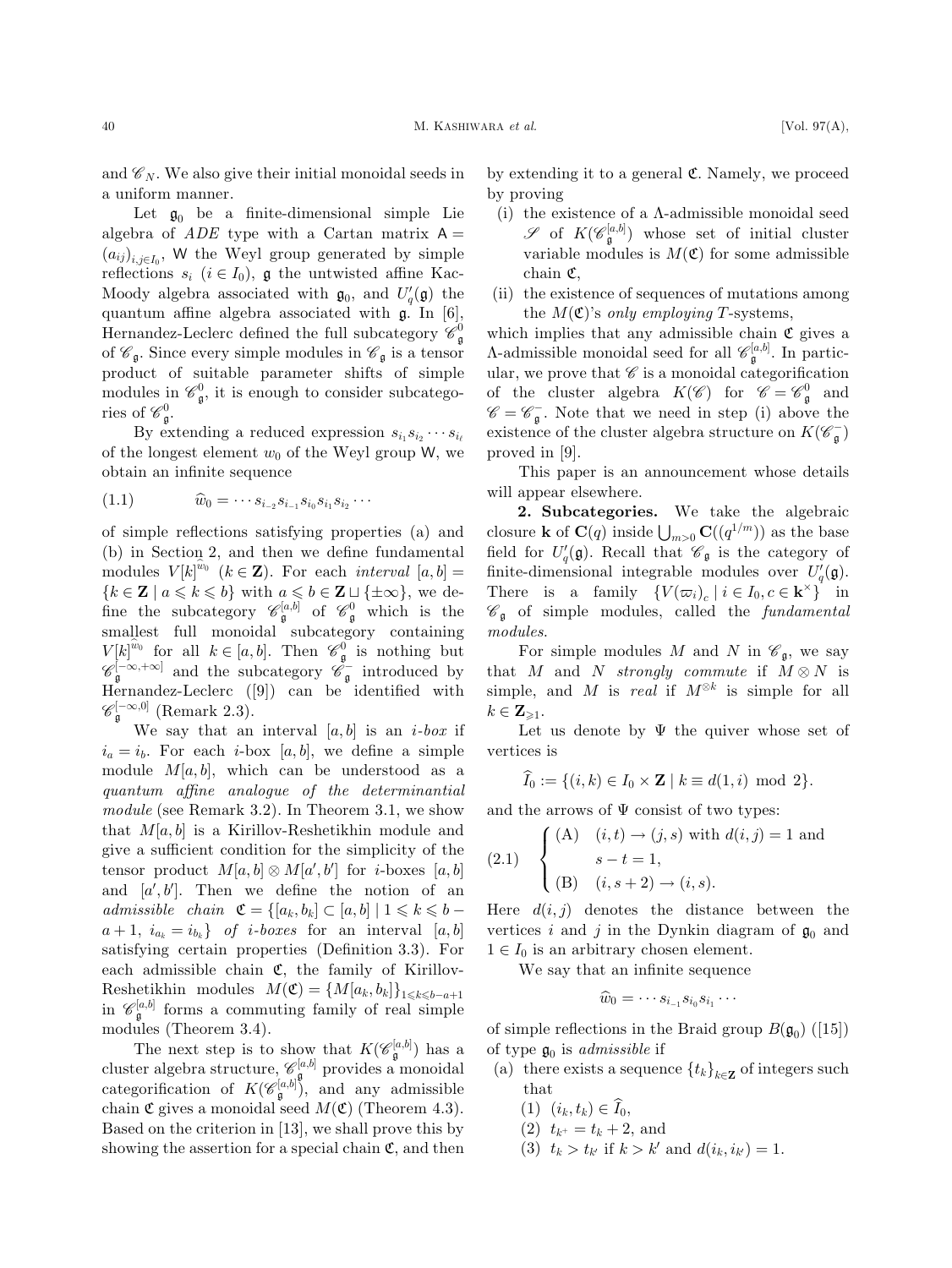(b)  $s_{i_k} \cdots s_{i_{k+\ell-1}} = w_0$  for all  $k \in \mathbb{Z}$ , where  $\ell$  denotes the length of longest element  $w_0 \in W$ .

Here, for  $k \in \mathbb{Z}$  and  $j \in I_0$ , we set

$$
k^{+} := \min\{p \mid k < p, \ i_{k} = i_{p}\},
$$
\n
$$
k^{-} := \max\{p \mid p < k, \ i_{k} = i_{p}\},
$$
\n
$$
k(j)^{+} := \min\{p \mid k < p, \ i_{p} = j\},
$$
\n
$$
k(j)^{-} := \max\{p \mid p \leq k, \ i_{p} = j\}.
$$

## Remark 2.1.

- (i) We have  $i_{k+\ell} = i_k^*$ , where  $*$  denotes the involution on  $I_0$  induced by  $w_0$ .
- (ii)  $\hat{w}_0$  completely determines  $\{(i_k,t_k)\}_{k\in\mathbb{Z}}$  up to an even translation.
- (iii) For every  $k \in \mathbb{Z}$ , the reduced expression  $s_{i_k} \cdots s_{i_{k+\ell-1}}$  in (b) is *adapted* to some Dynkin quiver  $Q$  of type  $\mathfrak{g}_0$ . Conversely, for any Dynkin quiver  $Q$  of type  $\mathfrak{g}_0$ , there exists a sequence  $\hat{w}_0$  satisfying (a) and (b) such that  $s_{i_1} \cdots s_{i_\ell}$  is adapted to Q.

For each  $k \in \mathbb{Z}$ , we define the fundamental module

$$
V[k]^{\widehat{w}_0}:=V(\varpi_{i_k})_{(-q)^{t_k}}.
$$

Then we have

$$
V[k^{\pm}]^{\hat{w}_0} \simeq V[k]^{\hat{w}_0}_{(-q)^{\pm 2}}, \quad V[k+\ell]^{\hat{w}_0} = \mathscr{D}(V[k]^{\hat{w}_0}),
$$

where  $\mathscr{D}$  denotes the right dual functor.

**Definition 2.2.** For each interval  $[a, b]$ , we denote by  $\mathscr{C}_{\mathfrak{g}}^{[a,b]}$  the smallest full subcategory of  $\mathscr{C}_{\mathfrak{g}}$ satisfying the following conditions:

- (i) it is stable under taking subquotients, extensions, tensor products and
- (ii) it contains  $V[k]^{w_0}$  for all  $a \leq k \leq b$  and the trivial module 1.

Remark 2.3. Many of known subcategories C of  $\mathscr{C}_{\mathfrak{g}}$  can be identified with  $\mathscr{C}_{\mathfrak{g}}^{[a,b]}$  by taking suitable  $\hat{w}_0$  and  $[a, b]$ :

- (1)  $\mathscr{C}_{\mathfrak{g}}^{[-\infty,\infty]}$  coincides with the subcategory  $\mathscr{C}_{\mathfrak{g}}^0$ .
- (2) The subcategory  $\mathscr{C}_{\mathcal{Q}}$  associated to a Q-data  $\mathcal Q$ coincides with  $\mathscr{C}_{\mathfrak{g}}^{[a,b]}$  for some interval  $[a,b]$  with  $|[a, b]| := b - a + 1 = \ell.$
- (3) By taking  $s_{i_1} \cdots s_{i_\ell}$  in (b) as adapted to the Dynkin quiver Q with  $\{1,2\} \ni \phi_Q(k) \equiv d(1,i_k)$ (mod 2) and  $t_k = \phi(i_k)$  for  $1 \leq k \leq |I_0|, \mathcal{C}_N$ can be identified with  $\mathscr{C}_{\mathfrak{g}}^{[a,0]}$  where  $a=1$  - $(N \times |I_0|)$ , and  $\mathscr{C}_{\mathfrak{g}}^-$  can be identified with  $\mathscr{C}_{\mathfrak{g}}^{[-\infty,0]}$ . Those subcategories  $\mathscr{C}_N$ ,  $\mathscr{C}_{\mathfrak{g}}^-$  of  $\mathscr{C}_{\mathfrak{g}}^0$ are introduced in [6,9].

3. Real simple commuting family associated to an admissible chain of  $i$ -boxes. Let us fix an admissible sequence  $\hat{w}_0$  and  $\{t_k\}_{k\in\mathbf{Z}}$ . We write  $V[k]$  for  $V[k]^{w_0}$ . We say that an interval  $c = [a, b]$  is an *i*-box if  $i_a = i_b$ . For each *i*-box [a, b], the module  $M[a, b]$  in  $\mathscr{C}_{\mathfrak{g}}^0$  is defined as follows:

$$
M[a,b] := \mathrm{hd}(V[b] \otimes V[b^-] \otimes \cdots \otimes V[a^+] \otimes V[a]),
$$

where  $hd(M)$  for  $M \in \mathscr{C}_{\mathfrak{g}}$  denotes the head of M. In particular,  $V[a] = M[a, a]$ .

Theorem 3.1.

- (i)  $M[a,b]$  is a Kirillov-Reshetikhin module with a dominant extremal weight  $s\overline{\omega}_{i_a}$  where  $s =$  $|\{k \mid a \leqslant k \leqslant b, i_k = i_a\}|.$
- (ii) For i-boxes [a, b] and  $[c, d]$ ,  $M[a, b]$  and  $M[c, d]$ commutes if either

 $a^- < c \leq d < b^+$  or  $c^- < a \leq b < d^+$ .

(iii) For any *i-box*  $[a, b]$ , there exists an exact sequence in terms of  $M[a, b]$ 's as follows:  $(3.1) \ 0 \to \bigotimes_{d(i_a,j)=1} M[a(j)^+, b(j)^-] \to M[a^+,b] \otimes$  $M[a, b^-] \to M[a, b] \otimes M[a^+, b^-] \to 0,$ 

We call it a T-system.

Remark 3.2. For any reduced expression  $w_0 = s_{j_1} \cdots s_{j_\ell}$  of  $w_0$  (not necessarily adapted) and [a, b] with  $j_a = j_b$  and  $b - a + 1 \leq \ell$ , there exists a real simple module  $D[a, b]^{\underline{w_0}}$  in  $\mathcal{C}_{QH}$  of type  $\mathfrak{g}_0$ , called the determinantial module, and there exists an exact sequence (called the T-system)

$$
0 \to \bigotimes_{d(i_a,j)=1} \mathcal{D}[a(j)^+, b(j)^-] \to \mathcal{D}[a^+,b] \otimes \mathcal{D}[a,b^-] \to \mathcal{D}[a,b] \otimes \mathcal{D}[a^+,b^-] \to 0
$$

in  $C_{QH}$ , which is analogous to (3.1). More precisely, when  $w_0$  is adapted to some Dynkin quiver  $Q$  of type  $\mathfrak{g}_0$ , quantum affine Weyl-Schur duality functor  $\mathcal{F}_{\mathcal{Q}}$  associated with some Q-data  $\mathcal{Q} = (Q, \phi_Q)$  transforms the above exact sequence in  $C_{QH}$  to the T-system (3.1). Thus  $M[a, b]$  can be understood as a quantum affine analogue of the determinantial module. (See [7, Proposition 4.1] and [11] for more detail.)

For an interval  $c := [a, b]$ , we introduce *i*-boxes

$$
[a, b] := [a, b(i_a)^-], \quad \{a, b\} := [a(i_b)^+, b],
$$
  

$$
\mathcal{L}(c) := [a - 1, b], \quad \mathcal{R}(c) := \{a, b + 1\}.
$$

**Definition 3.3.** A chain  $\mathfrak{C}$  of *i*-boxes

$$
(c_k = [a_k, b_k])_{1 \leq k \leq l} \quad (l \in \mathbf{Z}_{\geq 1} \sqcup \{\infty\})
$$

is called *admissible* if  $\widetilde{c}_k = [\widetilde{a}_k, \widetilde{b}_k] := \bigcup_{1 \leq j \leq k} [a_j, b_j]$ satisfies  $|\tilde{c}_k| = k$  and one of the following two statements.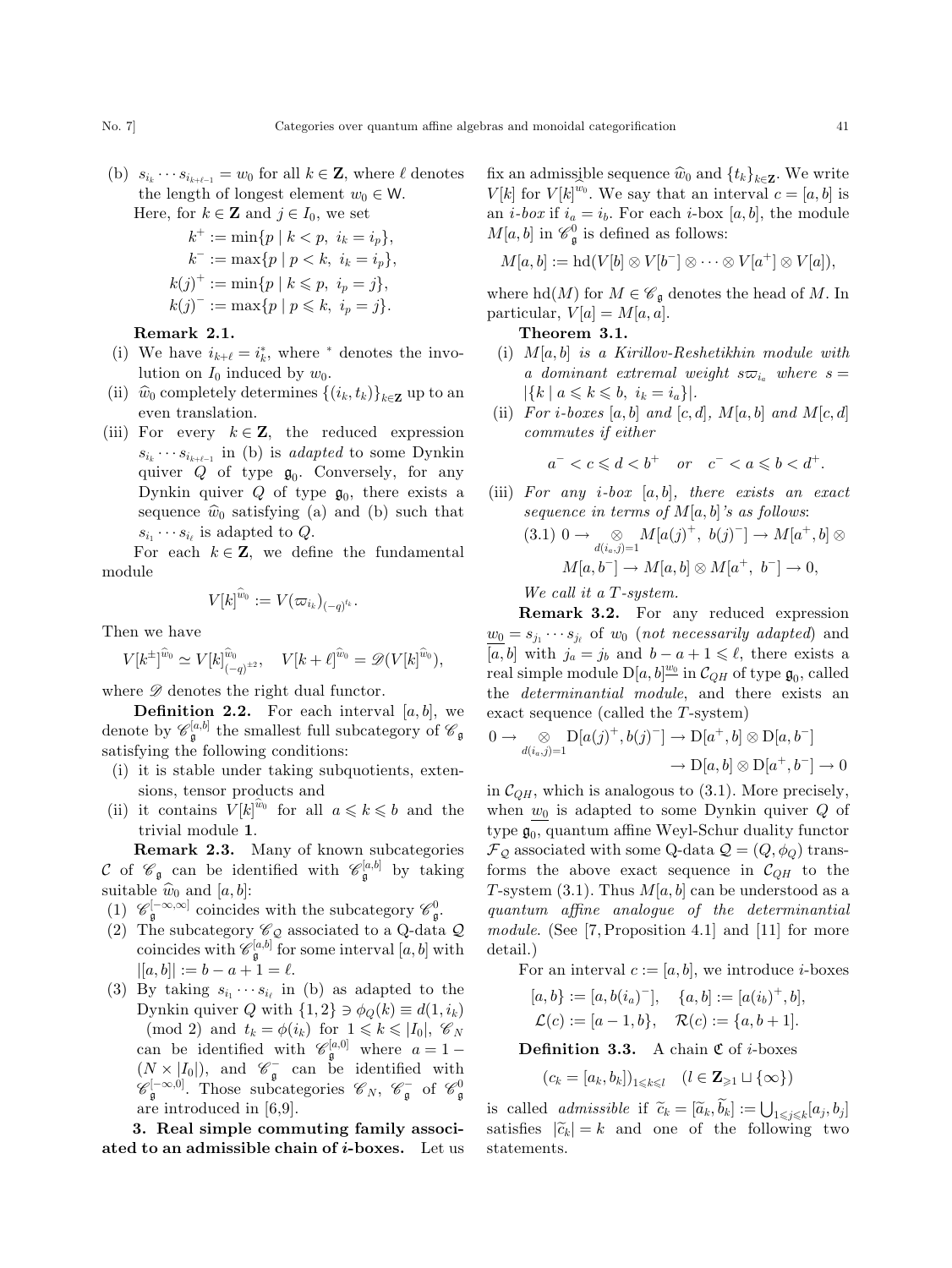$\mathcal{L},$ 

(1)  $c_k = \mathcal{L}(\widetilde{c}_{k-1}),$ (2)  $c_k = \mathcal{R}(\widetilde{c}_{k-1})$ .

(Please do not confuse  $l$  and  $\ell$ .) The sequence of intervals  $\{\widetilde{c}_k\}_{1\leq k\leq l}$  is called the *envelope* of the chain  $\mathfrak{C}$  and  $\widetilde{c}_l$  is called the *range* of  $\mathfrak{C}$ .

Thus, for an admissible chain  $\mathfrak C$  of *i*-boxes, we can associate a pair  $(a, \mathfrak{T})$  consisting of an integer a and a sequence  $\mathfrak{T} = (T_1, T_2, \ldots, T_{l-1})$  such that

(i) 
$$
T_i \in \{\mathcal{L}, \mathcal{R}\} \ (1 \leq i \leq l-1),
$$
  
\n(ii)  $a = a_1 = b_1$ , and  
\n(iii)  $[\widetilde{a}_k, \widetilde{b}_k] = \begin{cases} [\widetilde{a}_{k-1} - 1, \widetilde{b}_{k-1}] & \text{if } T_{k-1} = \mathcal{L}, \\ [\widetilde{a}_{k-1}, \widetilde{b}_{k-1} + 1] & \text{if } T_{k-1} = \mathcal{R}. \end{cases}$ 

Hence we have  $c_k = [a_k, b_k] = T_{k-1}[\widetilde{a}_{k-1}, \widetilde{b}_{k-1}]$   $(k \geq$ 2), and the interval  $\tilde{c}_k$  is obtained from  $\tilde{c}_{k-1}$  by adding an element from the left or from the right according that  $T_{k-1} = \mathcal{L}$  or  $T_{k-1} = \mathcal{R}$ .

For an admissible chain  $\mathfrak{C} = (c_k)_{1 \leq k \leq l}$  with the associated pair  $(a, \mathfrak{T})$  and for  $1 \leq s < l$ , we say that an *i*-box  $c_s$  is movable if  $s = 1$  or  $T_{s-1} \neq T_s$  $(s \geq 2)$ . For a movable  $c_s$  in  $\mathfrak{C}$ , we define a new admissible chain  $B_s(\mathfrak{C})$  whose associated pair  $(a', \mathfrak{T}')$  is given

(i) 
$$
\begin{cases} a' = a \pm 1 & \text{if } s = 1 \text{ and } T_1 = \mathcal{R} \text{ (resp. } \mathcal{L}), \\ a' = a & \text{if } s > 1, \\ \text{(ii) } T'_k = T_k \text{ for } k \notin \{s - 1, s\}, \text{ and} \\ \text{(iii) } T'_k \neq T_k \text{ for } k \in \{s - 1, s\}. \end{cases}
$$

That is,  $B_s(\mathfrak{C})$  is the admissible chain obtained from  $\mathfrak{C}$  by moving  $\widetilde{c}_s$  by 1 to the right or to the left inside  $\widetilde{c}_{s+1}.$ 

**Theorem 3.4.** Let  $\mathfrak{C} = (c_k)_{1 \leq k \leq l}$  be an admissible chain and set

$$
M(\mathfrak{C}) := \{ M[a_k, b_k] \mid 1 \leq k \leq l \}.
$$

Then we have the followings

- (a)  $M(\mathfrak{C})$  is a real simple commuting family.
- (b) If  $M[c, d]$  commutes with all  $M[a_k, b_k]$  and  $[c, d] \subset [\widetilde{a}_l, b_l], \text{ then } [c, d] \in \mathfrak{C}.$
- (c) For another admissible chain  $\mathfrak{C}' = (c'_k)_{1 \leq k \leq l}$ with the same range, there exists a finite sequence  $(t_1, t_2, \ldots, t_r) \in \{1, 2, \ldots, l\}^r$  such that

$$
B_{t_r}(\cdots (B_{t_2}(B_{t_1}(\mathfrak{C}))\cdots)=\mathfrak{C}'.
$$

4. Monoidal categorification. Let  $K =$  $K_{\text{ex}} \sqcup K_{\text{fr}}$  be a countable index set. Let  $\mathscr C$  be a full subcategory of  $\mathscr{C}_{\mathfrak{g}}^0$  stable under taking subquotients, extensions and tensor products.

A monoidal seed in  $\mathscr C$  is a pair  $\mathscr S =$  $(\lbrace M_i \rbrace_{i \in K}, B)$  consisting of a commuting family  ${M_i}_{i \in K}$  of real simple objects in  $\mathscr C$  and a **Z**-valued  $K \times K_{\text{ex}}$ -matrix  $\widetilde{B} = (b_{ij})_{(i,j) \in K \times K_{\text{ex}}}$  such that (i) for each  $j \in K_{\text{ex}}$ , there exist finitely many  $i \in K$  such that  $b_{ij} \neq 0$ , (ii) the principal part  $B := (b_{ij})_{i,j \in K_{\text{ev}}}$  is skew-symmetric. For  $i \in K$ , we call  $M_i$  the *i*-th cluster variable module of  $\mathscr{S}.$ 

For a monoidal seed  $\mathscr{S} = (\{M_i\}_{i\in K}, B)$ , let  $\Lambda^{\mathscr{S}} = (\Lambda^{\mathscr{S}}_{ij})_{i,j \in K}$  be the skew-symmetric matrix given by  $\Lambda_{ij}^{\mathscr{S}} = \Lambda(M_i, M_j)$  (see [14]).

A monoidal seed  $\mathscr{S} = (\{M_i\}_{i\in K}, B)$  is called --admissible if

(i)  $(\Lambda^{\mathscr{S}}B)_{jk} = -2\delta_{jk}$  for  $(j,k) \in K \times K_{\text{ex}}$ , and (ii) for each  $k \in K_{\text{ex}}$ , there exist a simple object  $M'_k$ of C commuting with  $M_i$  for any  $i \neq k$  and an exact sequence in  $\mathscr C$ 

(4.1) 
$$
0 \to \bigotimes_{b_{ik}>0} M_i^{\otimes b_{ik}} \to M_k \otimes M'_k
$$

$$
\to \bigotimes_{b_{ik}<0} M_i^{\otimes(-b_{ik})} \to 0.
$$

Under the following two assumptions

- $(4.2)$  (a) there exists a  $\Lambda$ -admissible monoidal seed  $\mathscr{S} = (\{M_i\}_{i \in K}, \widetilde{B})$  in  $\mathscr{C}$ ,
	- (b)  $K(\mathscr{C})$  is isomorphic to the cluster algebra  $\mathscr{A}([\mathscr{S}]),$

KKOP ([13, Theorem 6.10]) proved that  $\mathscr C$ provides a monoidal categorification of  $\mathscr{A}(|\mathscr{S}|)$ . Here  $[\mathscr{S}] := ([\{M_i\}]_{i \in K}, B)$  is a seed in  $K(\mathscr{C})$ , and  $\mathscr{A}([\mathscr{S}])$  denotes the cluster algebra with the initial seed  $[\mathscr{S}].$ 

Set  $\widehat{I}_0^- := \widehat{I}_0 \cap (I_0 \times \mathbf{Z}_{\leq 0})$  and let  $\Psi^-$  be the full subquiver of  $\Psi$  whose set of vertices is  $\hat{I}_0^-$ . In [9], Hernandez-Leclerc proved that  $\mathscr{A}^- := K(\mathscr{C}_{\mathfrak{g}}^-)$  has a cluster algebra structure whose initial cluster variable modules  $\{\mathcal{M}_{(i,t)}\}_{(i,t)\in\widetilde{I_0}}$  consist of certain KRmodules. For a suitable choice of  $\hat{w}_0$  (Remark 2.3), we have  $\mathscr{C}_{\mathfrak{g}}^- = \mathscr{C}_{\mathfrak{g}}^{[-\infty,0]}$  and  $\{\mathcal{M}_{(i,t)}\}_{(i,t)\in \widehat{I}_0^-}$  can be described as  $M(\tilde{\mathfrak{C}}^-)$  for the following admissible chain  $\mathfrak{C}^-$  of *i*-boxes:

$$
\mathfrak{C}^- = (0, \mathfrak{T} = (\mathcal{L}, \mathcal{L}, \mathcal{L}, \ldots)).
$$

More precisely, for  $(i, t) = (i_a, t_a)$   $(a \leq 0)$ , we have

$$
\mathcal{M}_{(i,t)} = M[a,0].
$$

The following theorem gives an affirmative answer for the conjecture on  $\mathscr{C}_{\mathfrak{g}}^-$  :

Theorem 4.1. The monoidal seed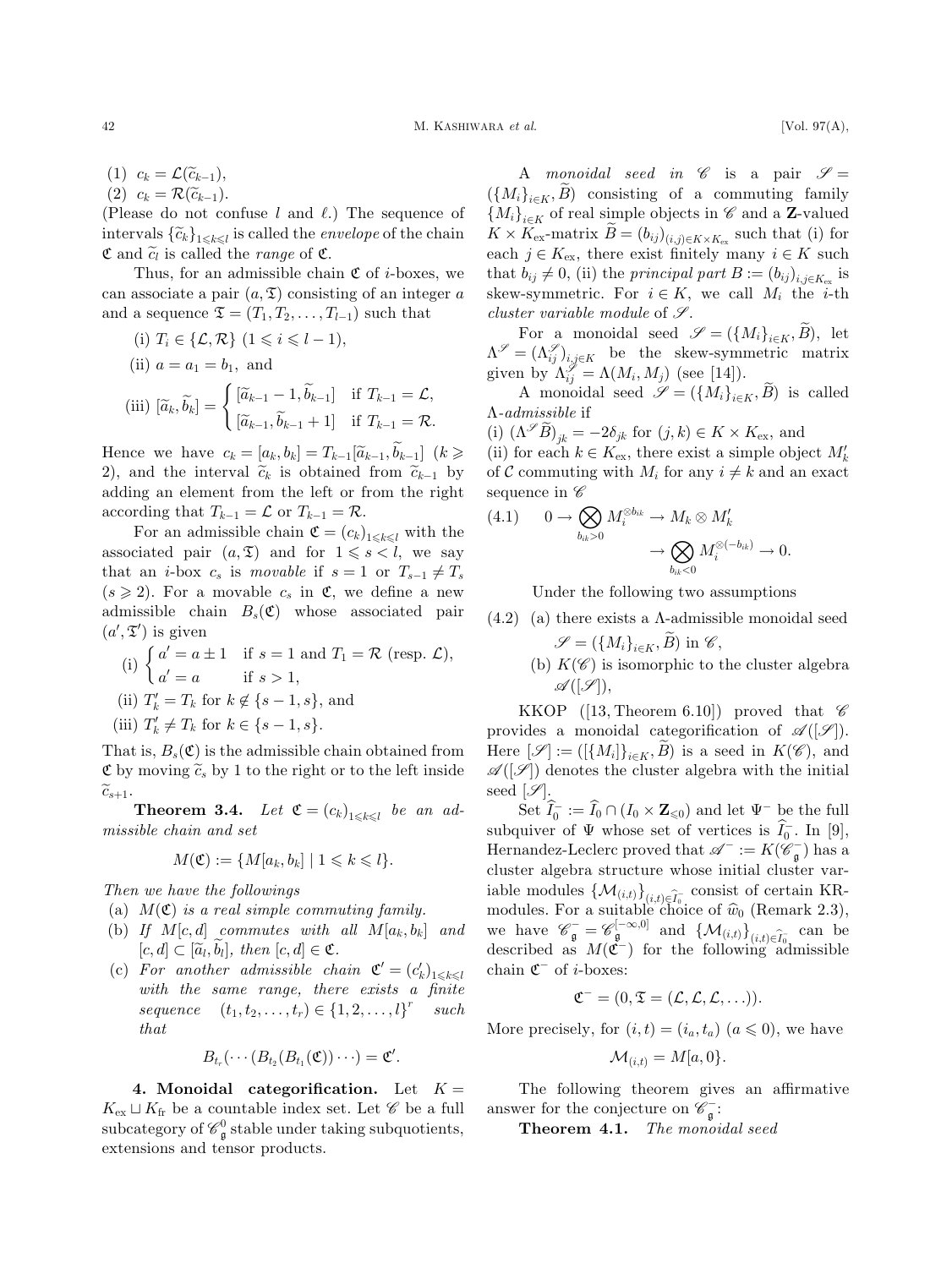where  $\widetilde{B}^-$  is the matrix associated to  $\Psi^-$ . Hence  $\mathscr{C}^-_{\mathfrak{g}}$ provides a monoidal categorification of  $\mathscr{A}^-$ .

Now we shall generalize the above theorem to an arbitrary  $\mathscr{C}_{\mathfrak{g}}^{[a,b]}.$ 

**Proposition 4.2.** Let  $\mathfrak{C} = (c_k)_{1 \leq k \leq l}$  be an admissible chain of *i*-boxes with the range  $[a, b]$  and the envelope  $\{\widetilde{c}_k\}_{1 \leq k \leq l}$ . Assume that  $\mathscr{C} := \mathscr{C}_{\mathfrak{g}}^{[a,b]}$ provides a monoidal categorification of  $K(\mathscr{C})$  with a  $\Lambda$ -admissible monoidal seed  $(M(\mathfrak{C}), B)$ . Let  $c_s$  be a movable i-box of  $\mathfrak{C}$  and set  $\mathfrak{C}'=B_s(\mathfrak{C})$ . If  $\widetilde{c}_{s+1}\neq c_{s+1}$ , then  $M(\mathfrak{C}')$  is equal to  $M(\mathfrak{C})$  up to a permutation. If  $\widetilde{c}_{s+1} = c_{s+1}$ , then  $M(\mathfrak{C}')$  is the monoidal mutation of  $M(\mathfrak{C})$  at s. Moreover the corresponding exact sequence  $(4.1)$  is given by the T-system  $(3.1)$ .

The above proposition and Theorem 3.4 show that all  $M(\mathfrak{C})$  with the same range are mutation equivalent.

Now we state our main theorem:

**Theorem 4.3.** For any admissible chain  $\mathfrak{C} =$  $(c_k)_{1\leq k\leq l}$  for  $l \in \mathbf{Z}_{\geq 1} \sqcup \{\infty\}$  with the range

$$
\widetilde{c}_l = [a, b] \quad \text{for } a \leqslant b \in \mathbf{Z} \sqcup \{\pm \infty\},
$$

there exists a  $\Lambda$ -admissible monoidal seed  $\mathscr{S}$  of  $\mathscr{C}_{\mathfrak{g}}^{[a,b]}$ such that

- (i) its set of cluster variable modules is  $M(\mathfrak{C})$ ,
- (ii) its set of frozen variable modules is  $\{M[a(i)^{+}, b(i)^{-}] \mid i \in I_0, -\infty < a(i)^{+} \leqslant b(i)^{-} <$  $+\infty$ , and
- (iii)  $K(\mathscr{C}_{\mathfrak{g}}^{[a,b]})$  has a cluster algebra structure with the initial seed  $[\mathscr{S}],$  and  $\mathscr{C}_{\mathfrak{g}}^{[a,b]}$  provides a monoidal categorification of  $\mathscr{A}([\mathscr{S}]) \simeq$  $K(\mathscr{C}_{\mathfrak{g}}^{[a,b]}).$

By Remark 2.3, we have the following

Corollary 4.4. The Grothendieck ring  $K(\mathscr{C}^0_{\mathfrak{g}})$  has a cluster algebra structure, and  $\mathscr{C}^0_{\mathfrak{g}}$ provides a monoidal categorification of  $K(\mathscr{C}^0_\mathfrak{g}).$ 

Remark 4.5. We can generalize the above results to an arbitrary quantum affine algebra  $U_q'(\mathfrak{g})$ by applying a similar framework with the results in [12,17,21,22].

Acknowledgements. The research of Kashiwara was supported by Grant-in-Aid for Scientific Research (B) 15H03608, Japan Society for the Promotion of Science, the research of Kim and Oh were supported by the National Research Foundation of Korea (NRF) Grant funded by the Korea government (MSIP) (NRF-2017R1C1B2007824, NRF-2019R1A2C4069647).

## References

- [ 1 ] A. Berenstein and A. Zelevinsky, Quantum cluster algebras, Adv. Math. 195 (2005), no. 2, 405– 455.
- [ 2 ] S. Fomin and A. Zelevinsky, Cluster algebras. I. Foundations, J. Amer. Math. Soc. 15 (2002), no. 2, 497–529.
- [ 3 ] E. Frenkel and N. Reshetikhin, The q-characters of representations of quantum affine algebras and deformations of W-algebras, in Recent developments in quantum affine algebras and related topics  $(Raleigh, NC, 1998), 163-205,$ Contemp. Math., 248, Amer. Math. Soc., Providence, RI, 1999.
- [4] R. Fujita and S.-j. Oh, Combinatorics of twisted Auslander-Reiten quivers and Representations of quantum affine algebras, in preparation.
- [ 5 ] D. Hernandez, The Kirillov-Reshetikhin conjecture and solutions of T-systems, J. Reine Angew. Math. 596 (2006), 63–87.
- [ 6 ] D. Hernandez and B. Leclerc, Cluster algebras and quantum affine algebras, Duke Math. J. 154 (2010), no. 2, 265–341.
- [ 7 ] D. Hernandez and B. Leclerc, Quantum Grothendieck rings and derived Hall algebras, J. Reine Angew. Math. 701 (2015), 77–126.
- [ 8 ] D. Hernandez and B. Leclerc, Monoidal categorifications of cluster algebras of type  $A$  and  $D$ , in Symmetries, integrable systems and representations, 175–193, Springer Proc. Math. Stat., 40, Springer, Heidelberg, 2013.
- [ 9 ] D. Hernandez and B. Leclerc, A cluster algebra approach to q-characters of Kirillov-Reshetikhin modules, J. Eur. Math. Soc. (JEMS) 18 (2016), no. 5, 1113–1159.
- [  $10$  ] S.-J. Kang, M. Kashiwara and M. Kim, Symmetric quiver Hecke algebras and R-matrices of quantum affine algebras, II, Duke Math. J. 164 (2015), no. 8, 1549–1602.
- [ 11 ] S.-J. Kang, M. Kashiwara, M. Kim and S.-j. Oh, Monoidal categorification of cluster algebras, J. Amer. Math. Soc. 31 (2018), no. 2, 349–426.
- [ 12 ] M. Kashiwara, M. Kim, S.-j. Oh and E. Park, Symmetric quiver Hecke algebras and R-matrices of quantum affine algebras IV, Selecta Math. (N.S.) 22 (2016), no. 4, 1987–2015.
- [ 13 ] M. Kashiwara, M. Kim, S.-j. Oh and E. Park, Monoidal categorification and quantum affine algebras, Compos. Math. 156 (2020), no. 5, 1039–1077.
- [ 14 ] M. Kashiwara, M. Kim, S.-j. Oh and E. Park, Block decomposition for quantum affine algebras by the associated simply-laced root system, arXiv:2003.03265v1.
- [ 15 ] M. Kashiwara, M. Kim, S.-j. Oh and E. Park, Braid group action on the module category of quantum affine algebras, Proc. Japan Acad. Ser. A Math. Sci. 97 (2021), no. 3, 13–18.
- [ 16 ] M. Kashiwara, M. Kim, S.-j. Oh and E. Park, PBW theoretic approach to the module category of quantum affine algebras, Proc. Japan